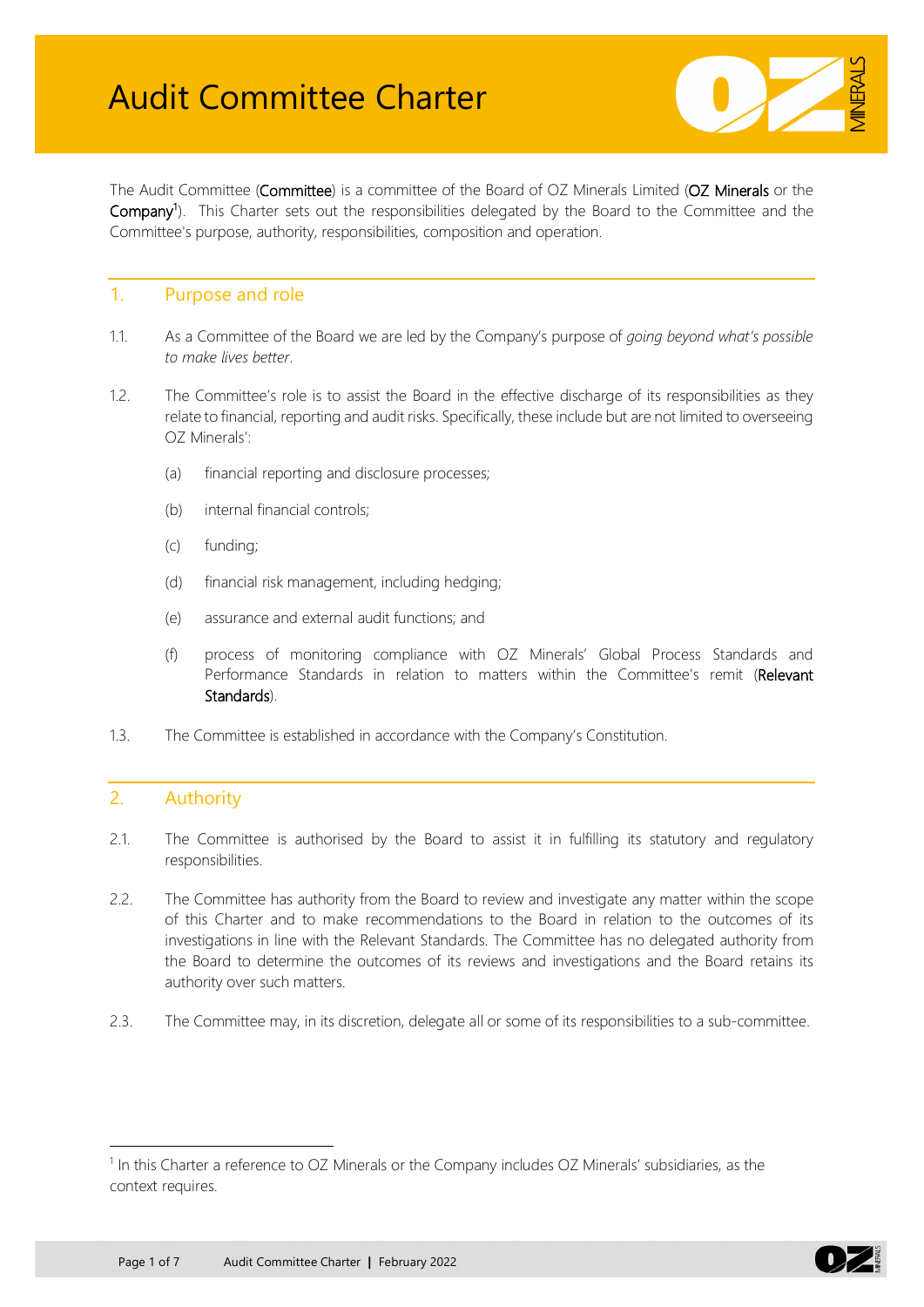## 3. Composition

- 3.1. The Committee shall consist of at least three members, all of whom are Non-Executive Directors and a majority of whom must be independent.
- 3.2. The Chairman of the Committee will be an independent Non-Executive Director. The Chairman of the Board will not be Chairman of the Audit Committee. The Committee Chairman will:
	- (a) be knowledgeable of the Company's business, finance and auditing processes;
	- (b) oversee the planning and conduct of Committee meetings including approval of the agenda and minutes; and
	- (c) be involved in the selection of Audit Committee members as appropriate.
- 3.3. Between them, the members of the Committee will have the accounting and financial expertise and a sufficient understanding of the mining industry to discharge the Committee's responsibilities under this Charter.
- 3.4. The Company Secretary will be the secretary of the Committee.
- 3.5. A Committee member may withdraw from membership by written notification to the Chairman of the Board.

### 4. Responsibilities

In addition to any other matters that may be delegated to the Committee by the Board, the Committee has the following responsibilities:

#### 4.1. Risk and Relevant Standards

- (a) Review material risks insofar as they relate to financial, reporting and audit matters and reporting to the Board.
- (b) Oversee the process of monitoring OZ Minerals' compliance with the Relevant Standards.

#### 4.2. External Audit

- (a) Review the appointment and selection of the external auditor and the rotation of the external audit engagement partners at least every five years, and make recommendations to the Board in relation to any proposed change of external auditor or audit engagement partners, subject to any shareholder approval.
- (b) Review and agree the terms of engagement for the external auditor at the commencement of each audit period. Review the scope and approach of the external audit with the auditor and Management, including identified areas of risk, additional procedures if required and coordination of external audit effort with the assurance function.
- (c) Review and agree the external auditor's fee and any other compensation to be paid to the external auditor, ensuring that a comprehensive and complete audit that incorporates any key risks areas for the Company can be conducted for the agreed fee.
- (d) Evaluate and report to the Board on the performance of the external auditor. Where necessary, make appropriate recommendations to the Board on the appointment or discharge of auditors.

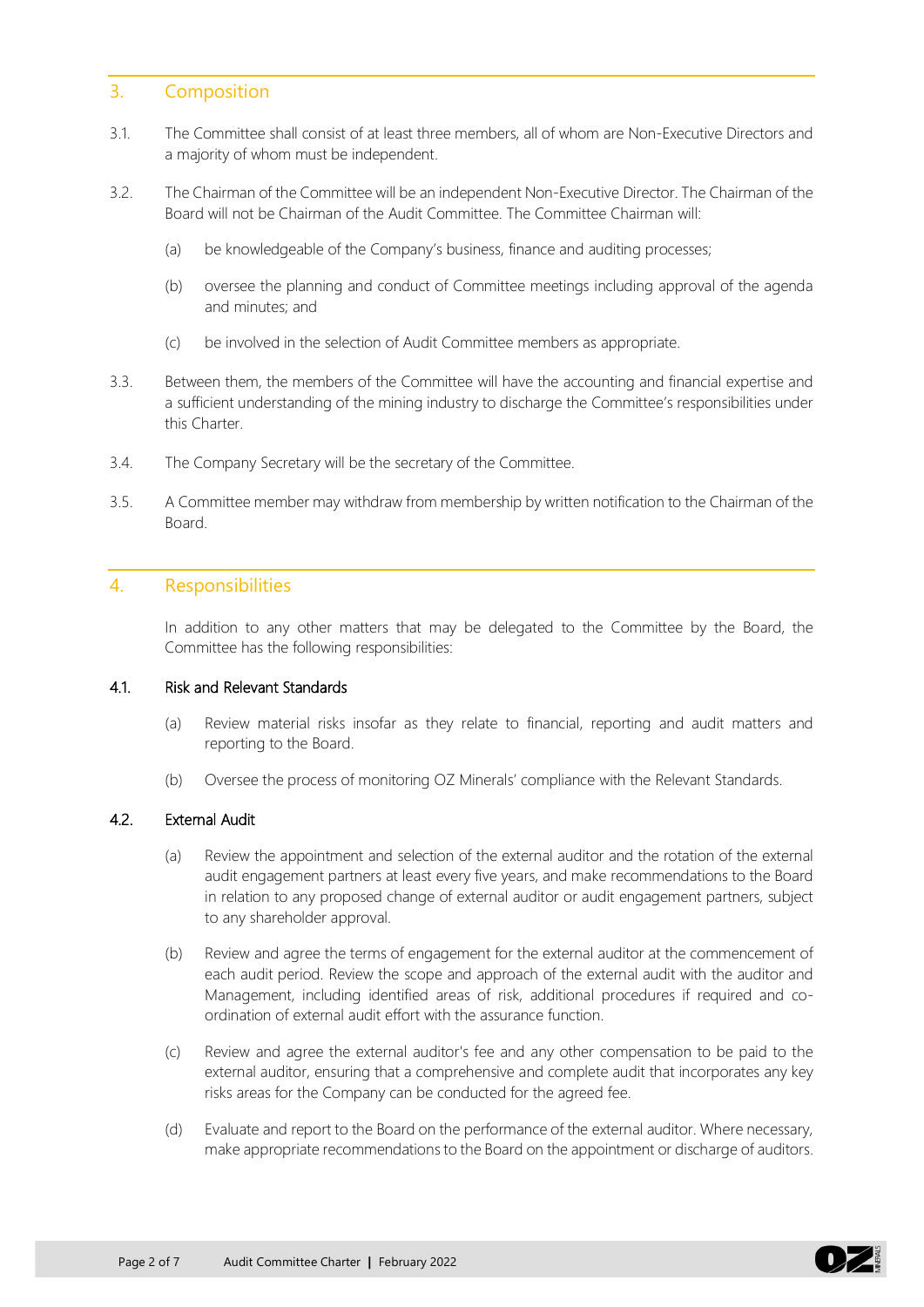- (e) Evaluate and report to the Board on the auditor's independence, taking into account factors that may impair the auditor's judgement in audit matters related to the Company, including but not limited to:
	- (i) the provision of non-audit services by the auditor;
	- (ii) the number of former employees of the auditor in senior positions in the Company;
	- (iii) the overall economic importance of the Company to the auditor; and
	- (iv) any other relationships with the Company or any other party.
- (f) Review the auditor's findings and Management's responsiveness thereto and discuss with the auditor any matters involving disagreement, whether resolved or otherwise. Resolve any matters that are not agreed between the auditor and Management.
- (g) Provide advice to the Board as to whether the Committee is satisfied that the provision of nonaudit services is compatible with the general standard of independence, and an explanation of why those non-audit services do not compromise audit independence, in order for the Board to be in a position to make the statements required by the Corporations Act to be included in the Company's Annual Report.

#### 4.3. Assurance

- (a) Review and make recommendations to the Board on the structure of the assurance function.
- (b) Review and recommend to the Board the appointment of the Head of Assurance.
- (c) Review and approve the annual Line 3 assurance plans and work program and associated expenditure of the assurance function.
- (d) Monitor and assess the performance and effectiveness of the assurance function through assurance reports, from the Committee's observations and from Management feedback, including whether the assurance function is adequately resourced.
- (e) Review and assess any prospect of replacement or dismissal of the Head of Assurance.
- (f) Where the assurance activity is outsourced, oversee the suitability of the services provider and make appropriate recommendations to the Board where necessary.
- (g) Review and monitor Management's responsiveness to the assurance function's findings and recommendations.
- (h) Oversee the coordination of the assurance function and external auditors, and monitor the independence of the assurance programs.
- (i) Ensure that the Head of Assurance reports to the Committee, and, where necessary, has direct access to the Committee Chairman.
- (j) Report to the Board on issues arising from the reports of the assurance function and on major issues arising from the assurance program.

#### 4.4. Internal Control Systems for Financial Reporting and Risk Management

(a) Review, evaluate and monitor the adequacy and effectiveness of the Company's internal control systems and processes for financial reporting and disclosure processes and make recommendations to the Board in relation to the adequacy of those processes. This includes reviewing the process to verify the integrity of any periodic corporate report the Company releases to the market that is not audited or reviewed by the external auditor.

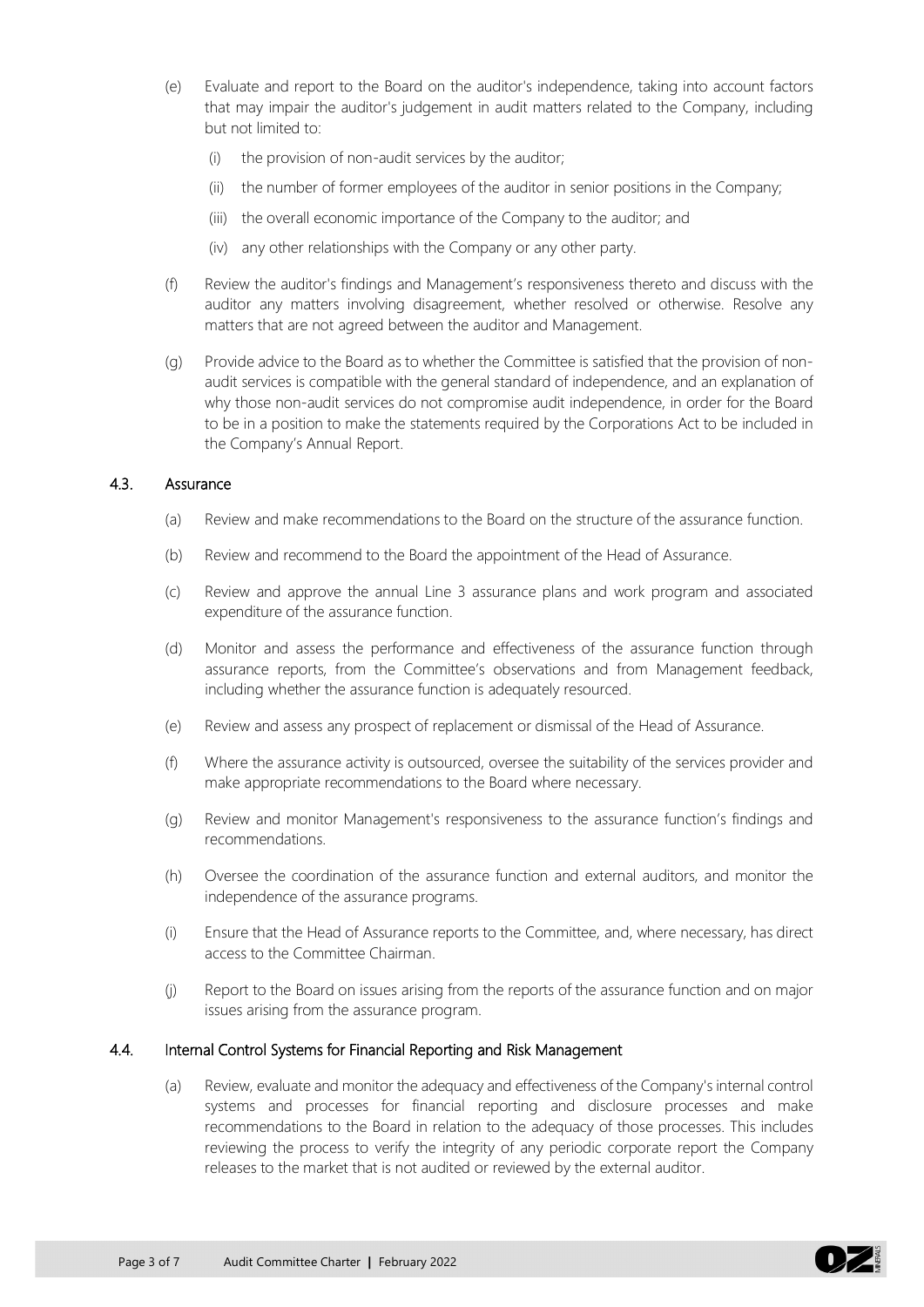- (b) Regularly report the results of its evaluation of the systems to the Board and will recommend to the Board any corrective action resulting from its evaluation. The Committee will not be responsible for reviewing, or making recommendations to the Board in relation to the Company's risk appetite and risk strategy other than in respect to matters that are within the scope of its Charter.
- (c) Monitor whether Management is communicating the importance of internal control and management of risk throughout the organisation and therefore setting up an appropriate 'control culture'.
- (d) Review and monitor the adequacy of the Company's systems to monitor and ensure compliance with laws, regulations and accounting standards that may impact its financial statements.
- (e) Review and monitor the Company's systems for the reporting of all actual and suspected breaches of laws, including fraud and theft or any other material breakdown of the Company's internal control and distill and communicate the "lessons learned" to both the Board and Management.
- (f) Review and monitor the Company's systems for the control and reporting of unusual and/or high-risk transactions, including levels of authority.
- (g) Monitor Speak Up reports insofar as they relate to audit matters and refer any material Speak Up reports to the Board as required.
- (h) Understand the scope of the internal and external auditors' review of internal controls, and obtain reports on significant findings and recommendations, together with Management's responses.
- (i) Monitor the ability of the Company to fund its activities, having regard to current funding arrangements and the Company's outlook as to solvency.
- (j) Monitor the prudence of gearing levels, interest cover and compliance with banking covenants.
- (k) Review all of the Company's funding strategies.
- (l) Review policies relating to financial risk management, including hedging of interest rate risk, foreign currency exchange risk and metal price risk. Monitor compliance with such policies and report to the Board on any relevant issues.
- (m) Consider post audit reviews of major capital expenditures and acquisitions.
- (n) At least annually, evaluate and make recommendations to the Board in relation to the structure and adequacy of the Company's insurance program having regard to the Company's business and the insurable risks associated with its business.
- (o) Assess significant financial business risks arising out of or in connection with major customer and supplier contracts.

#### <span id="page-3-1"></span><span id="page-3-0"></span>4.5. External Reporting

(a) Review and monitor the adequacy of the Company's policies relating to financial reporting and controls, including compliance with laws, accounting standards, regulations and ethical guidelines.

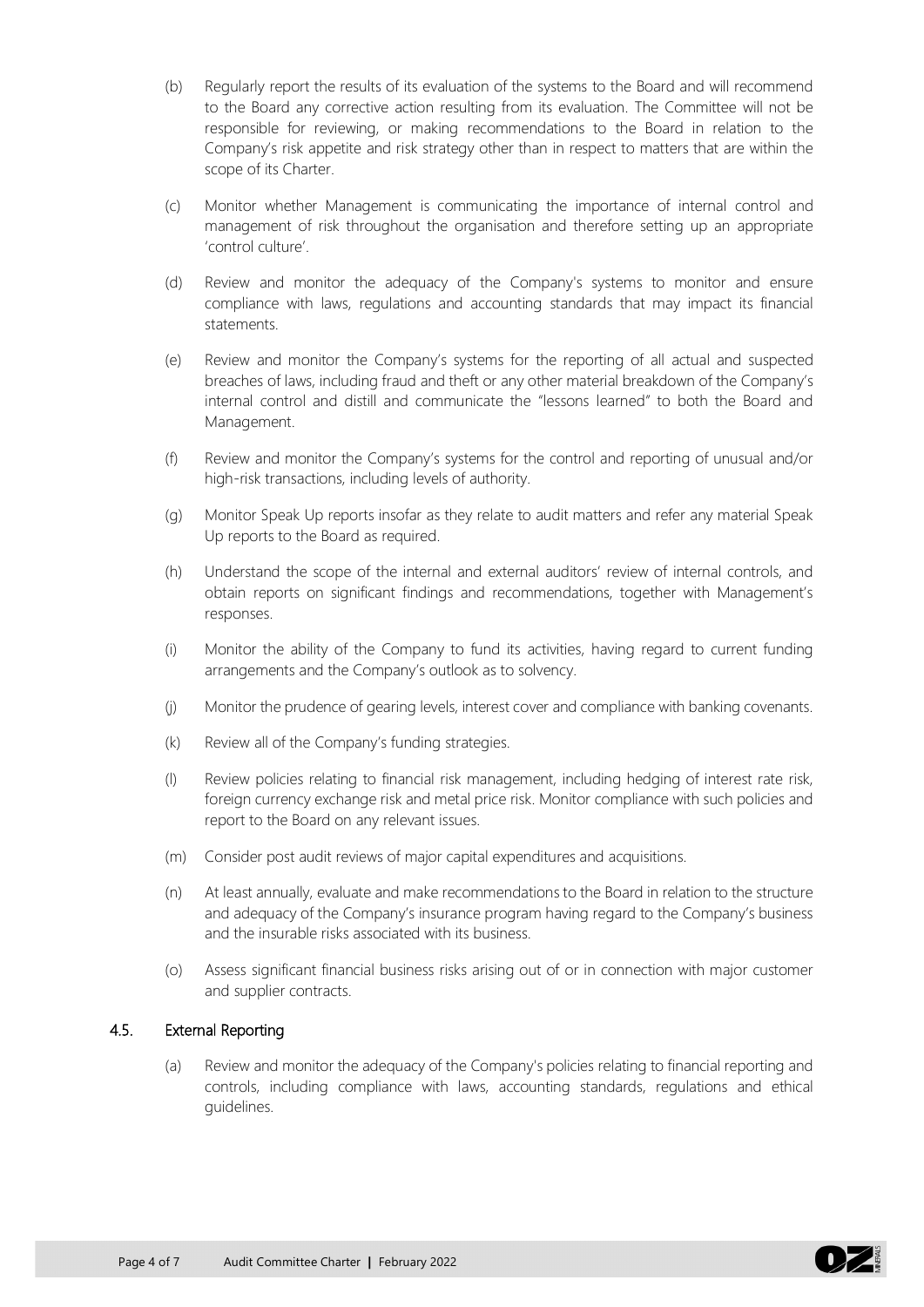- <span id="page-4-0"></span>(b) Review, assess and understand any significant accounting and reporting issues, including complex or unusual transactions, estimates and judgements, and recent professional and regulatory pronouncements, examining Management's methods, judgments and processing in respect of same, and reasoning for the use of those methods and processes. Discuss those issues with both the internal and external auditors as to acceptability and appropriateness, as relevant.
- (c) Ensure that all necessary compliance reports, statements and representations in relation to points [4.5](#page-3-0)[0](#page-3-1) and [4.5](#page-3-0)[\(b\)](#page-4-0) above are provided by Management in accordance with the internal control and other reporting procedures, procure other special purpose reports as required and review all such reports.
- (d) Review the declarations that the CEO and CFO will give to the Board (prior to its approval of all financial statements) that, in the opinion of the CEO and CFO:
	- (i) the financial records of the Company have been properly maintained;
	- (ii) the financial statements comply with the appropriate accounting standards;
	- (iii) the financial statements give a true and fair view of the financial position and performance of the Company; and
	- (iv) the opinion has been formed on the basis of a sound system of risk management and internal control that is operating effectively.
- (e) Review with Management, and the external auditor on completion of the audit, the draft halfyear and annual financial statements, having regard to internal and external auditor reports, and the laws, regulations and other requirements relating to external reporting by the Company. Ensure that required amendments are effected as necessary, and recommend to the Board whether the financial and other statements should be signed.
- (f) Review with Management and the external auditor the results of the audit, including any difficulties encountered.
- (g) Review with Management and the external auditor all matters reported to the Committee under generally accepted auditing standards.
- (h) Review any financial or economic risk disclosures in the operating and financial review in the annual Directors' Report.

### 4.6. Related-Party Transactions

(a) Review and monitor related-party transactions and assess their propriety.

## 5. Meetings

- 5.1. The Committee shall meet as frequently as required but not less than four times a year.
- 5.2. The Chairman will call a meeting of the Committee if so requested by the Board, any Committee member, Director, the Head of Assurance or the external auditor.
- 5.3. At least three days' notice of each meeting confirming date, time, venue and agenda (including any supporting papers) shall be forwarded to each member of the Committee.
- 5.4. The quorum necessary of a meeting of the Committee will be two Non-Executive Directors. In the absence of the Chairman, Committee members will elect an independent Non-Executive Director to act as Chairman for that meeting.

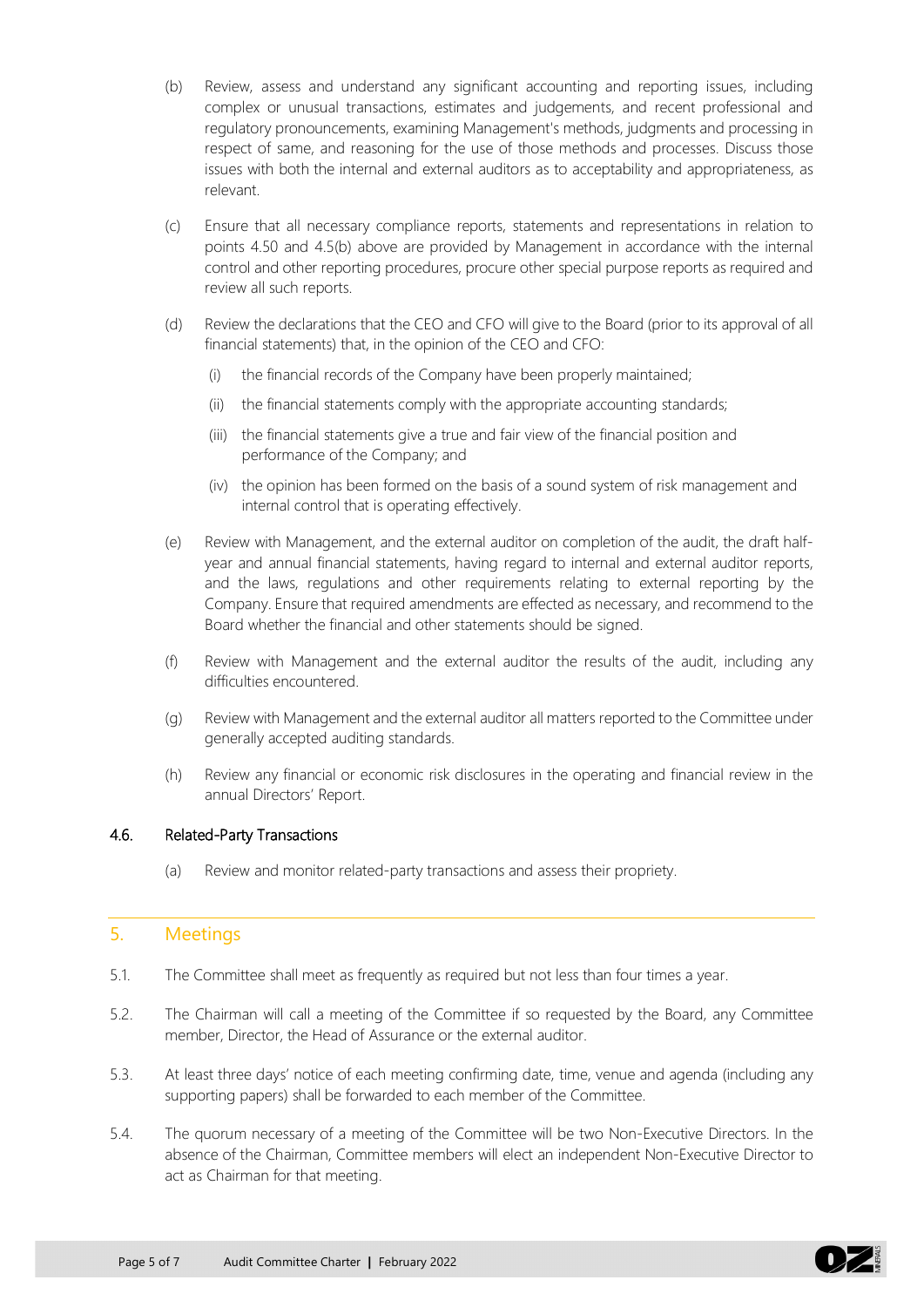- 5.5. Each member of the Committee will have one vote and questions will be decided by a majority of votes. In the case of an equality of votes, the Chairman of the Committee will have a second or casting vote, provided more than two of the members present are entitled to vote.
- 5.6. Members of the Board may attend meetings of the Committee and the Managing Director & CEO, CFO, Head of Assurance and the engagement or audit partner of the external auditor will attend meetings ex officio. Representatives of the assurance function and external service providers may also attend meetings by invitation.
- 5.7. The Committee may invite any other individuals to attend meetings of the Committee as it considers appropriate.
- 5.8. The Audit Committee will meet with the Head of Assurance and the external auditor without the presence of Management of the Company, at least on an annual basis.
- 5.9. The Company Secretary will keep minutes of proceedings and resolutions of the Committee together with copies of supporting papers. These records will be available to any Board member upon request.
- 5.10. The Committee will develop an Annual Program to meet its responsibilities.

### 6. Reporting

- 6.1. The Chairman, or his or her nominee, will report the findings and recommendations of the Committee to the next Board meeting after each meeting of the Committee.
- 6.2. The Committee will provide an open avenue of communication between the assurance function through the Head of Assurance, the external auditor, and the Board.
- 6.3. The minutes of all Committee meetings will be circulated to members of the Board by the Company Secretary.
- 6.4. The Committee will also consider if any material matters arising out of the Committee meeting should be advised to any other Committee and, if so, ensure that this occurs.

# 7. Non-Consensus

7.1. Where the Committee is unable to reach consensus on a matter, the Chairman of the Committee will report this to the Board. The Chairman of the Board will determine whether the matter can be resolved by the Board or by independent advice.

### 8. Access

- 8.1. The Committee is granted unrestricted access to employees and company records that it considers relevant to its responsibilities. The Committee has rights of access to Management and to auditors (external and internal) without Management present, and rights to seek explanations and additional information from both Management and auditors.
- 8.2. The assurance function, through the Head of Assurance, has a direct reporting line to the Committee and, therefore, the Board.